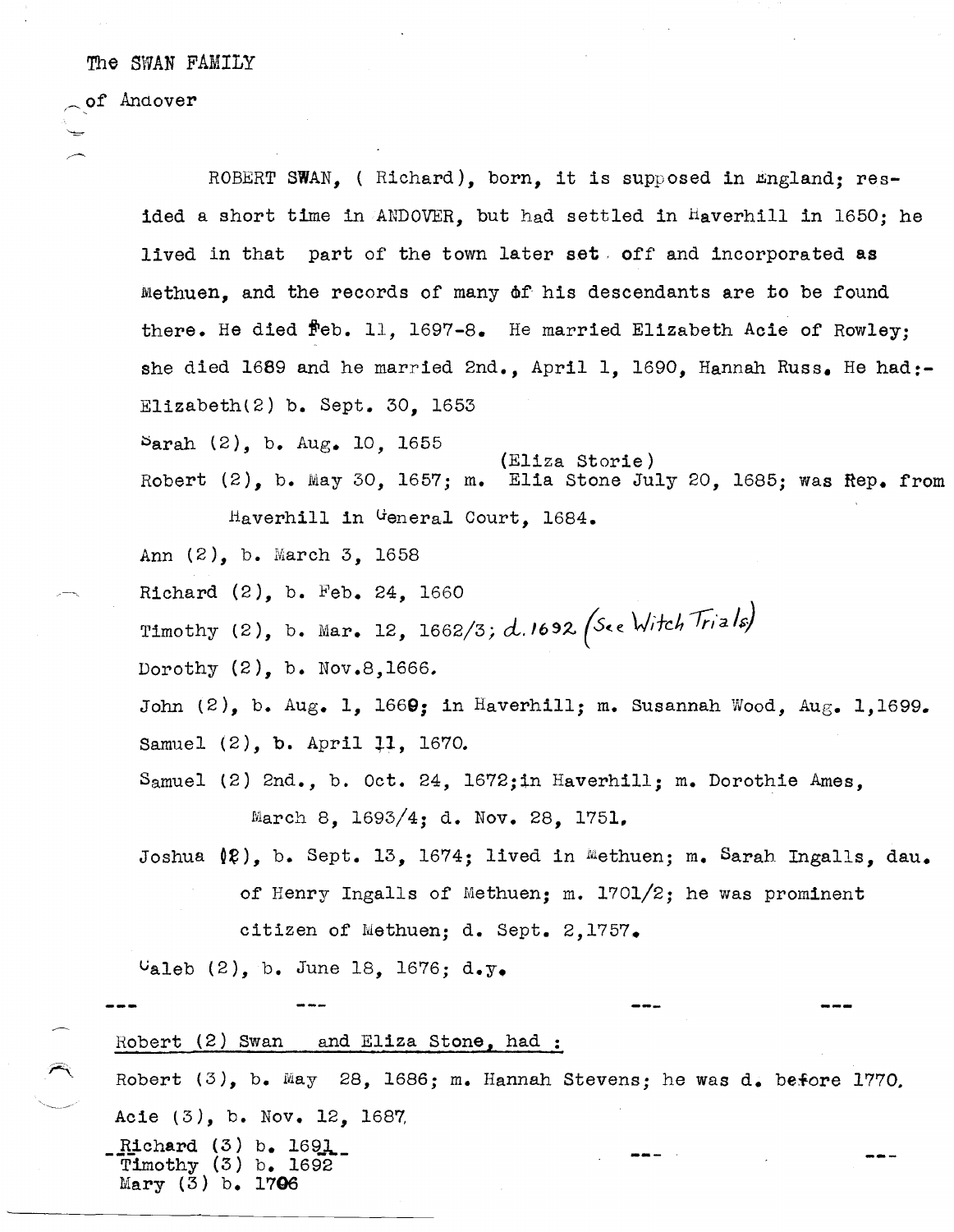SWAN FAMILY

')f Andover

| John $(2)$ Swan (Robert $(1)$ and Susannah Wood, had :-                    |                                |
|----------------------------------------------------------------------------|--------------------------------|
| John $(3)$ , b. Dec. 26, 1700.                                             |                                |
| Ruth $(3)$ , b. Dec. 31, 1703.                                             |                                |
| William $(3)$ , b. June 24, 1706.                                          |                                |
|                                                                            |                                |
| Samuel (2) Swan (Robert $(1)$ and Dorothie Ames, had :-                    |                                |
| Timothy $(3)$ b. Dec. 1, 1694.                                             |                                |
| Caleb $(3)$ , b. May 8, 1695.                                              |                                |
|                                                                            |                                |
| Joshua (2) Swan (Robert (1) and Sarah Ingalls, had :-                      |                                |
| Elizabeth $(3)$ , b. 0ct. 31, 1702; d. Jan. 19, 1717/8                     |                                |
| Sarah (3), b. April 11, 1704                                               |                                |
| Mary $(3)$ , b. Oct. 6, 1706                                               |                                |
| Joshua (3), b. Oct. 28, 1708; d.y.                                         |                                |
| Francis $(3)$ , b. Mar. 31, 1710; moved to Methuen; Town Clerk from 1781-5 |                                |
| lieut. in Col. Frye's Rgt. French & Indian Wars, m. Lydia                  |                                |
| Frye, dau. of Nathan Frye of ANDOVER, Mar. 20, 1746; she d.                |                                |
| Aug. 16, 1769, at 46; he d. Jan. 13, 1797 at 87.                           |                                |
| Timothy (3) b. Feb. 19, 1712/3                                             |                                |
| Abiah (3), b. Feb. 19, 1712/3                                              |                                |
| Joshua (3), b. Sept. 26, 1715                                              |                                |
| Caleb $(3)$ , b. Apr. 12, 1718; in Methuen; grad. of Harvard; soldier in   |                                |
| French and Indian Wars; m. Dorothy Frye, neice of Gen. Jos.                |                                |
| Frye, b. Jan. 23, 1731; he was one off the pioneers of Fryeburg,           | $\mathbb{M}$ aine $\mathcal J$ |
| James (3), b. Mar. 14, 1721/2; in Methuen; m. Mary Smith of Haverhill,     |                                |
| April 10, 1746; early settler at Fryeburg; later to Bethel.                |                                |
|                                                                            |                                |
|                                                                            |                                |

-B-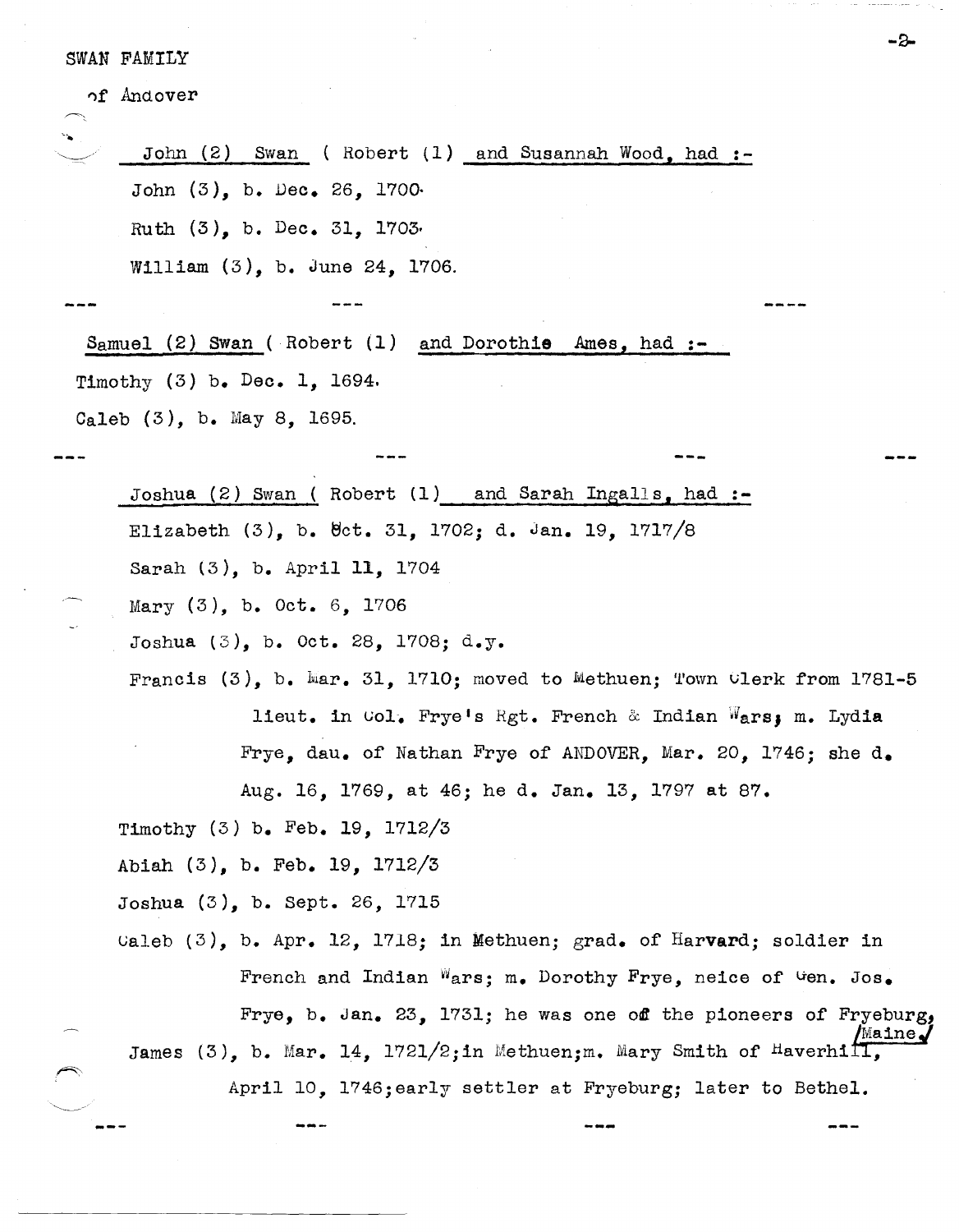SWAN FAMILY

of Andover

 $\widehat{\gamma}$ 

'-----\_./

Robert (3) **Swan** ( Robert (2) (1) and Hannah Stevens, had:- Elizabeth  $(4)$ , b.  $F$ eb. 14, 1708/9; m. Nathaniel Lovejoy, Jr. Robert (4), b. Mar. 2,1711/2 ; m. Elizabeth Farnum; had :-Jonathan  $(5)$ Richard (5) Robert  $(5)$ Phineas (5)

**-3-**

Ephraim  $(4)$ , b. Sept. 3, 1713; m. Sarah - jlived in Andover. Hannah  $(4)$ , b.  $\bar{Q}$ ec. 18, 1716; m. Peter Parker of Andover; Nathan (5) Peter (5) Robert (5) Isaac (5) Simeon(5) Hannah (5) Lydia (5) Mary (5) m. Enoch Ilesly Francis(3) Swan (Joshua (2) Robert (1) and Lydia Frye, had:-Lydia (4), b. Jan. 30, 1746/7 Dorcas (4), b. Nov. 20, 1748  $had:$ -

Francis  $(4)$ , b. Aug. 29, 1751;in Methuen; Town Clerk 1787;m. 1st Martha Parker; 2nd.m. Abigail Elliott; moved to Haverhill. Nathan  $(4)$ , b. Feb. 27, 1753; m. Lydia Tyler, Aug. 26, 1779

Joshua  $(4)$ , b. Mar. 12, 1755;in Methuen; served in Revolution; m. Beborah Burbank, dau. of David Burbank of Andover;d. Mar.25,1845, Susannah (4), b. Jan. 23,1757.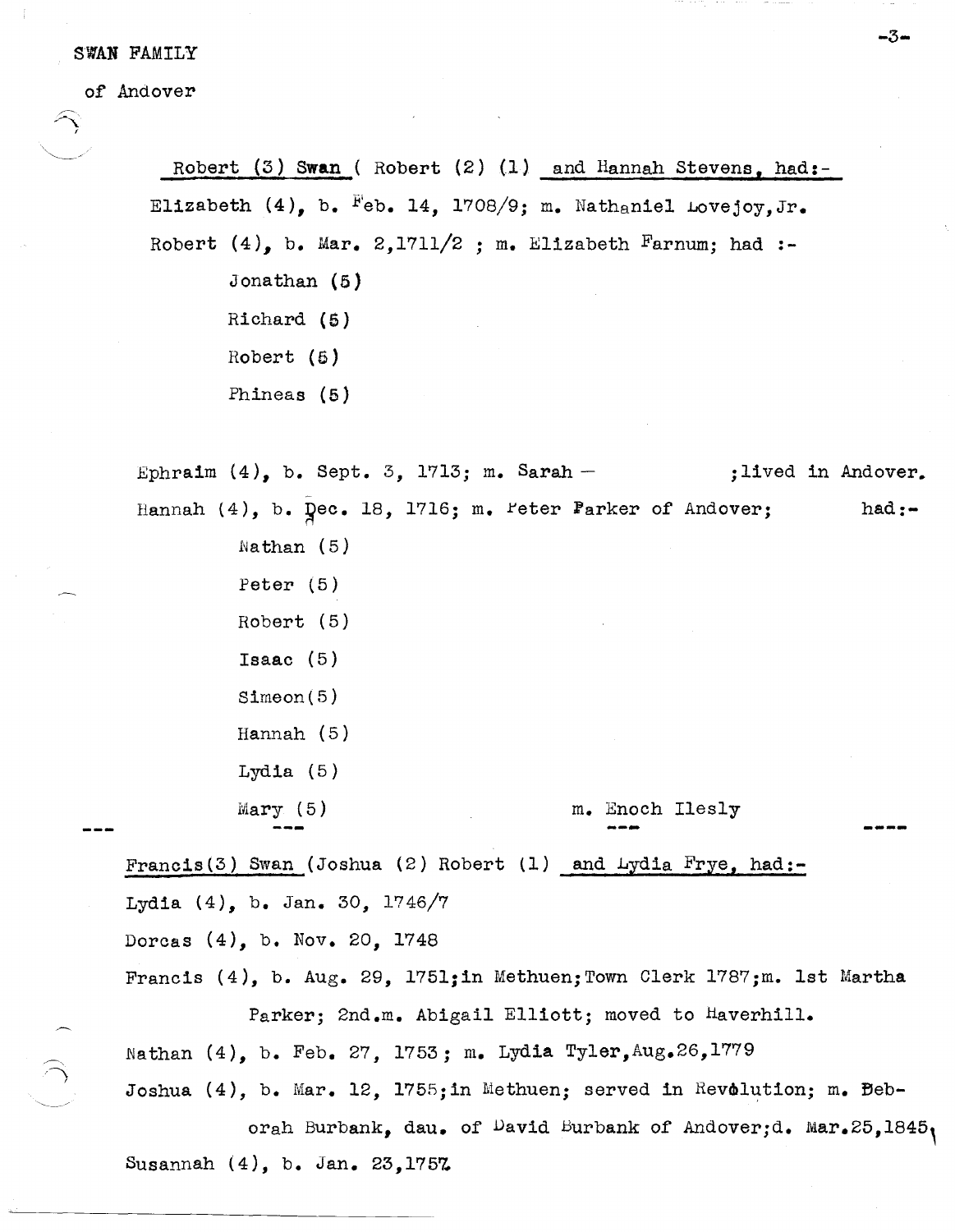The SWAN FAMILY

of ANDOVER

 $\times$   $~\sim$  .

Nathan  $(4)$  Swan (Frances  $(3)$ Joshua  $(2)$  Robert $(1)$  and Lydia Tyler,had:-Nathan (5), b. May 17, 1780, in Methuen; m. about 1811, Annabell Poor, daughter of Benjamin Poor,

Lydia (5), b. 1782.

Sarah Tyler  $(5)$ , b. 1791; in Andover,

Jeremiah (5), b. 1793; bpt. North Church; said to go to  $\bar{P}$ edford,  $^{\text{M}}$ e., with elder brother, Nathan, about 1810; m. Dolly Poor, sister of Wathan's wife, Annabell.

**-3A-**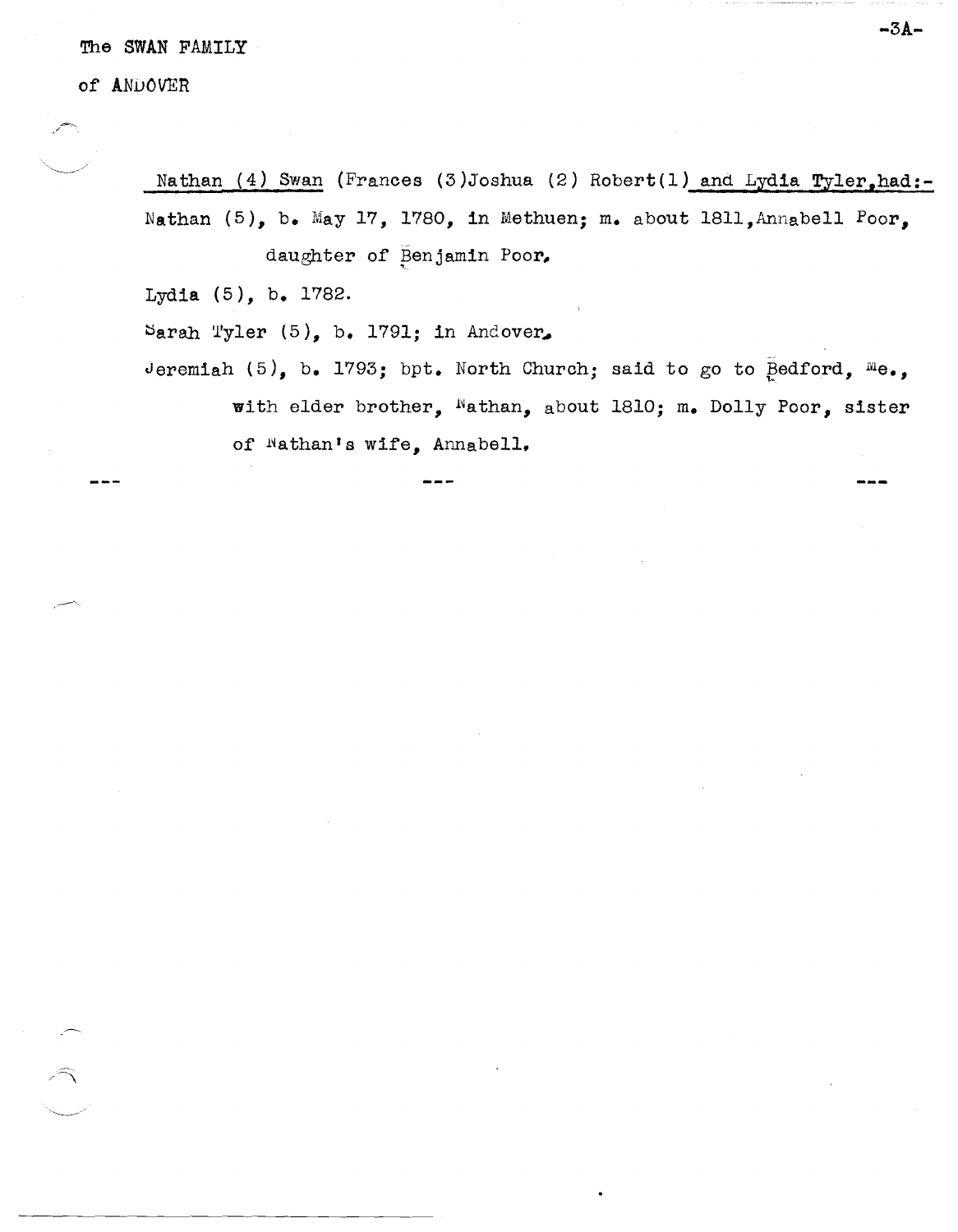## -4- SWAN FAMILY

of ANDOvER

 $\ddot{r}$ 

Children of Francis (3) Swan and Lydia  $F_{\text{rye}}$ , (cont.) :-William (4), b. May 23, 1759. Baniel (4) b. May 12, 176L Isaac (4), b. June 25,1763; d.y. Caleb (4), b. Aug. 10, 1767. Isaac (4) b. July 8, 1765. Sarah (4), b. Aug. 2, 1769, Caleb (3) Swan ( Joshua (2) Robert  $(1)$  ) and Dorothy Frye, had:-Dorothy  $(4)$ , b. Dec. 10, 1752. Neomah  $(4)$ , b. Aug. 14, 1754; d.y. Naomah (4) 2nd, b. July 19, 1756. Caleb (4), b. July 22, 1758; was paymaster during Pres. Washington's regime. Frye<br>Joseph  $(4)$ , b. April 4, 1761. Samuel (4), b. May 12, 1764, James (3) Swan ( Joshua (2) Robert (1) ) and Mary Smith, had in Methuen:-EliZabeth (4), b. Jan.13,1747; m. Jesse Dustin of Bethel, Me. Joseph Greely  $(4)$ , b. Oct. 4, 1748; m. Elizabeth Evans of Fryeburg, Me. Molly  $(4)$ , b. Aug. 8,1751; d.y. Sarah  $(4)$ , b. Feb. 9, 1756; m. Abraham Russell of Bethel, Me. Abigail (4), b. Aug. 25, 1758; m. Jeremiah  $F\text{arrington of } Frybburg, \text{Me.}$ James  $(4)$ , b.  $q$ ec. 2,1760; m. Hannah Shattuck of Andover. Elijah  $(4)$ , b. July 5,1763; m. Eunice Barton, of Bethel, Me. Nancy (4), b. Sept. 22,1765; m. Jonathan Barker of Newry. Nathaniel (4), b.Jan.9,1769; m. Elizabeth Colby of Sutton, Mass.b.Fryeburg. Naomah  $(4)$ , b. May 22,1771; m. Jesse Barker of Newry.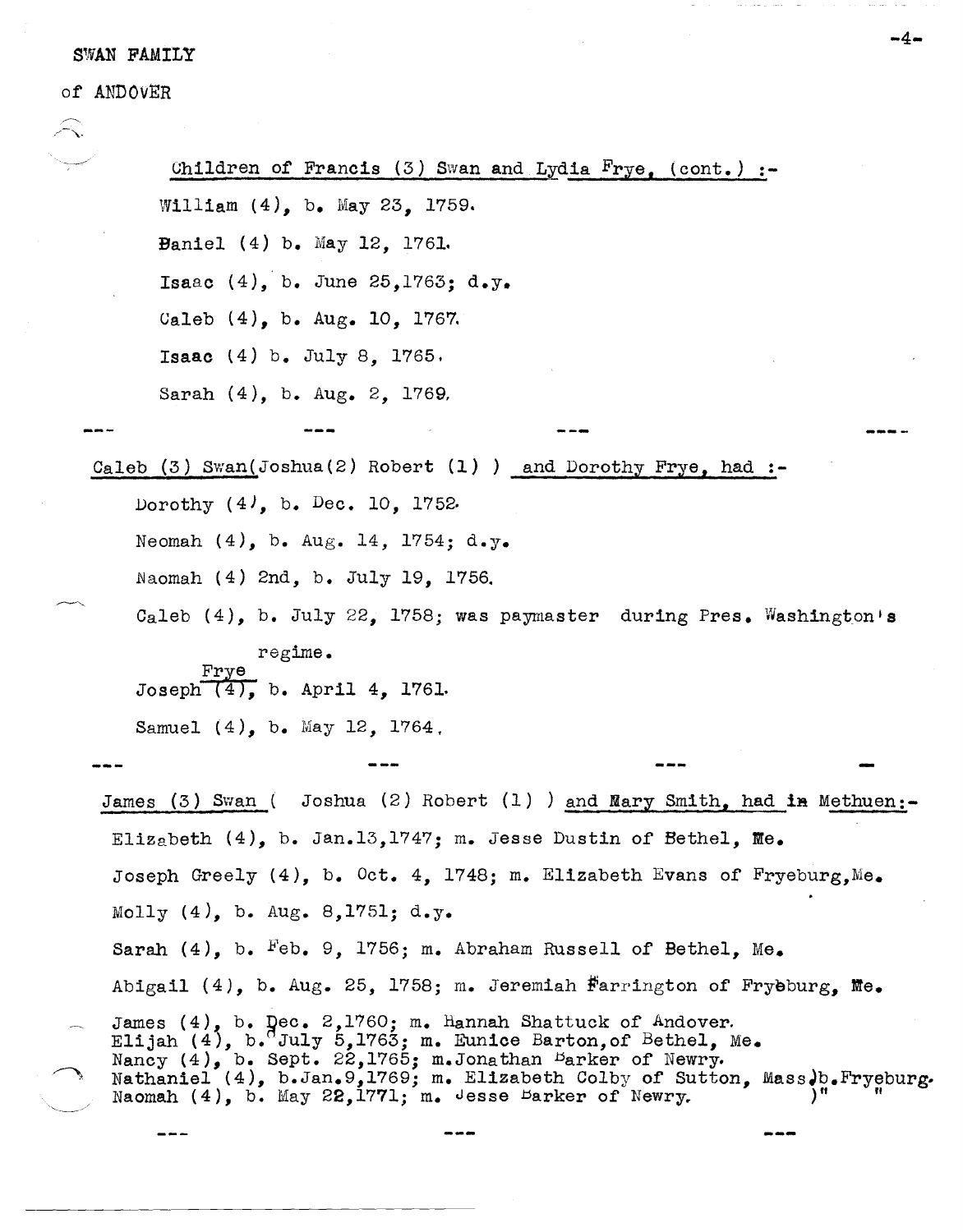SWAN FAMILY

of Andover

- Martha Parker Francis Swan,Jr.(4) ( Francis (3) Joshua (2) Robert(1) and- $\sqrt{\frac{g}{\text{Abigail}}}}$  Elliott Francis  $(5)$ , b. Dec.5,1779.
	- Frederick (5), b. May 21,1782; d. Jan. 29,1783.
	- Benjamin (5), b. Nov. 3,1784; d. Jan.15,1785.
	- Moses Moody (5), b. Nov. 27,1787,
	- - Benjamin  $(5)$ , b. Jan.15,1792; to Augusta, Me.1808;large family;m.Hannah Smith of Hallowell; d.  $\nu$ ec. 1867.

---Other children of Francis (4) born in Haverhill whose names have not been learned.

Joshua(4) Swan (Francis (3) Joshua (2) Robert(1) and Deborah Burbank,had: Joshua  $(5)$ , b. Jan.10,1788 in Methuen; lived in Lowell; d. April 21.1867 Joshua Augustus(6) b. Waltham, Jan.18,1823; went to Kennebuhk.Me; then to Cambridge, Mass; d. Cambridge, Oct.31,1871;

Grad, Harvard 1846.

Ephraim  $(4)$  Swan (Robert  $(3)$   $(2)$   $(1)$  and wife, Parah, had:-

Sarah  $(5)$ 

Ephraim (5), m. Martha Farrington; she a widow 1777

Abstract from the last will and testament of Ephraim Swan of ANDOVER. May 28 1777.- Item:-

To Sarah my well beloved wife, one half of all my household furniture or indoor moveables(excepting  $1/4$  part of the books) and one half of the south end of the dwelling house with the cellar under it, and  $1/2$  of all my other realestate to improve for her own use as she sees fit during the time she remains my widow and no longer.

Item:- To my daughter Sarah Swan the improvement of  $1/2$  $~\sim$  of the south end of my dwelling and the cellar under same, equal with her mother, and the use of the garden and privilege of the well, all which is for her improvement so long as she remains unmarried; and 1/2 of all my , ther real estate 'til my grandson Ephraim Swan arrives to the age of 21 yr .~/ or I til the *time* he would have been so.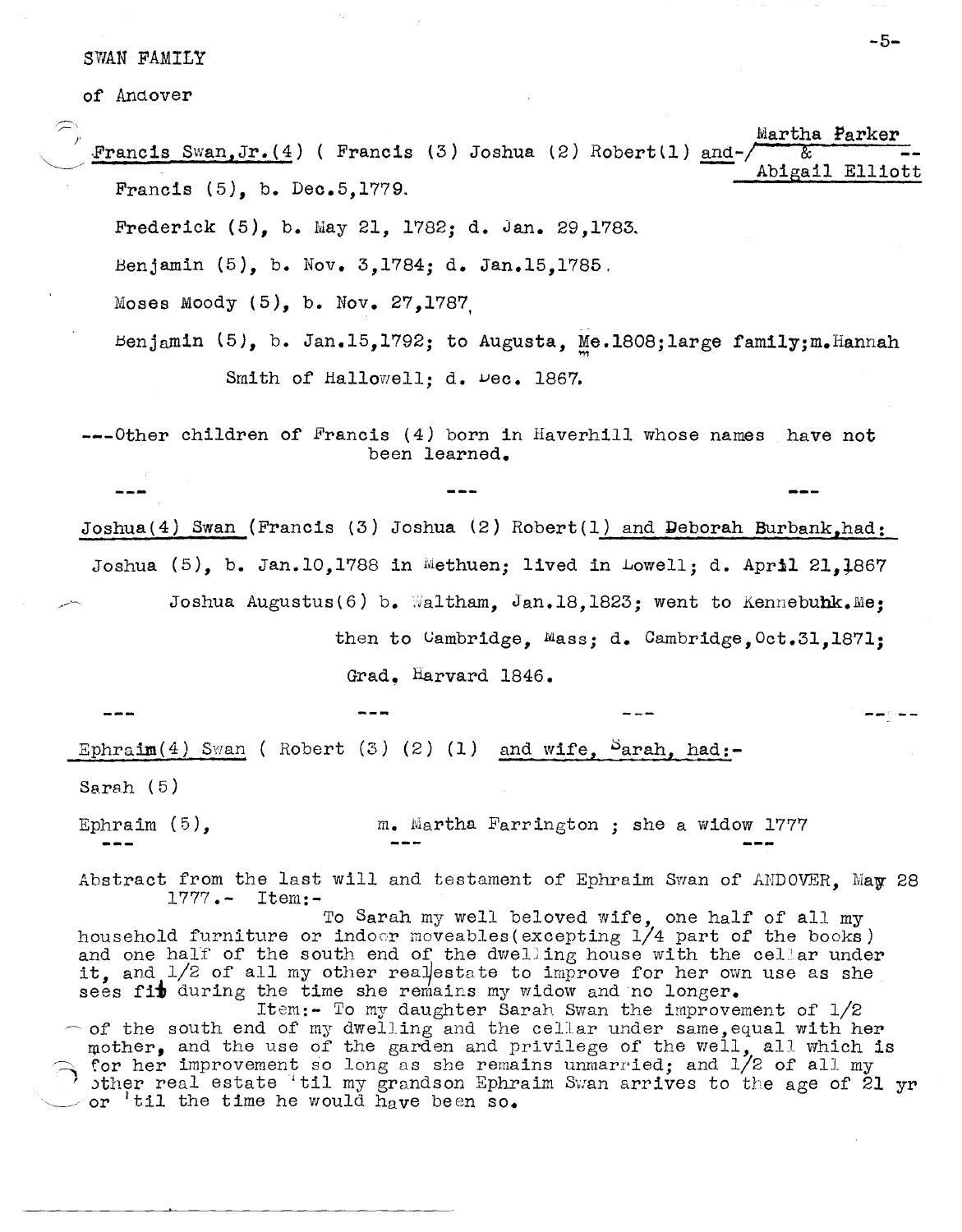## The SWAN FAMILY **-6-**

## of ANDOVER

..<br>Will of Ephraim Swan, (cont.):-

Further, if my grandson Ephraim Swan arrive at the age of 21,he shall pay my sd. daughter Sarah Swan the sum of  $$95;6s;6d.$  and give her a good cow and keep it well for her winter and summer and find her firewood at the door so long as she remains unmarried.

Item:- I give to my grand-daughter Martha Swan, 40  $\blacktriangle$ bs. when she arrives at 21 years and part of my books which is to be paid her by my grandson Ephraim Swan.

Item:- $I$  give to my daughter-in-law Martha Swan, widow of my son Ephraim Swan, rooms in house and cellar and to eat at table with my wife and her two children, etc., as long as she remains my son's widOW, and no longer.

Item:- All to grandson Ephraim Swan.

In presence of David Ingalls Henj. Stevens Henry Ingalls

his Ephraim  $\pm$ mark Swan

First will of Hannah(Stevens) Swan, May 17, 1746:-

In the name of God, Amen---. I. Hannah Swan of Andover, in the County of Essex and Province of Wassachusetts Bay, in New England, wife of Robert<br>Swan of said town, being advanced in years and labour under great indisposition of body and may reasonably think the day of my disolution is drawing near, yet through God's goodness I retain due exercise of my reason, and Whereas there acrews to me a property in the Real Estate of my honored father. Ephraim Stevens, late of Andover, afdresaid, deceased, by virtue of his last will and testament. Therefore I have thought good to make this my last will and testament:-

First, I recommend my soul to God that gave it and my body I comitt to the earth to be decently buried therein, and as for my property or right in the Real Estate of my father, aforesaid, I dispose of the same as follows:

Implst--- I give the improvement of my right of property aforesaid to my well beloved husband aforenamed during his natural life, and after his decease I do hereby Will, give and bequeath the whole of my right aforesaid to my son Ephraim. (Swan)

Item--- I give my wearing apparell of every denomination to my ywo daughters,namely, Elizabeth, the wife of Nathaniel Lovejoy, Jr., and Hannah the wife of Peter Parker, to be equally divided between them.

Item---I give to my son Robert Swan my Bible that was given to me by my uncle Benjamin Stevens, Esquire, and also the sum of one pound Old Tener to be paid at my decease by my executor hereafter named.

Lastly--- I, the said Hanmah Swan, do hereby constitute, make and ordain my aforesaid son Ephraim Swan the only and sole executor of this, my last will and testament, ratifying this and no other to be such, it witness whereof, I have hadeunto set my hand and seal, the seventeenth day of May,

Anno Domini one thousand seven hundred and forty-six, and in the nineteenth year, of the  $^{K}$ eign off our sovreign Lord George the second, King, etc.

Signed-

Hannah Swan

Signed, sealed, published and declared by the said Hannah Swan to be her last Will and Testament in presence of us-Daniel Dane; Jonathan Poor; Joseph Frie.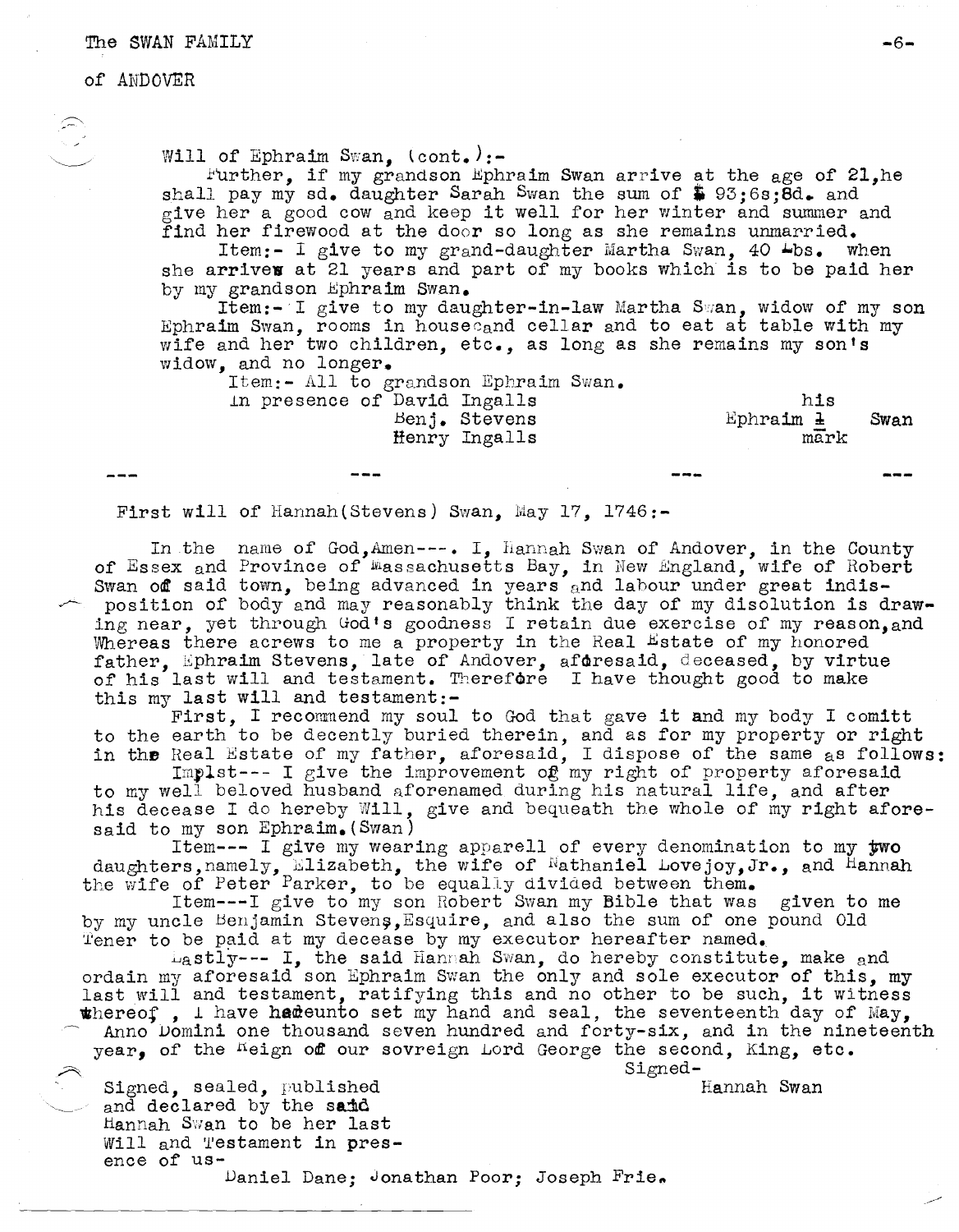The SWAN FAMILy

of Andover

 $\begin{array}{ccc} \widehat{\mathbb{C}} & \\ \diagup \end{array}$  SECOND will of Hannah Swan, Sept. 5, 1770.

IN THE NAME OF GOD, AMEN--- I, the widow Hannah Swan ( widow of Robert Swan. late of ANDOVER. deceased) of ANDOVER in the county of Wasex, in the province of Massachusetts Bay in New England, being advanced in years and labour under great indisposition of body and may'reasonably think that the day of my disolution is at hand and drawing nigh, yet through God's goodness I retain the exercise of my reason, and whereas there acrews to me a property in the real estate of my honored father, Ephraim Stevens, late of Andoyer, deceased, by virtue of his last will and testament-- firstly I recommend my soul into the hands of God that gave it and my body commit to the earth to be decently buried therein at the direction of my executor hereafter named not doubting but that I shall receive the same again at the General Resurrection, and as touthing such worldly estate as it has pleaged God to bless me with in this life, I give and dispose of the same as follows:--

IMPR. --- I give and bequeath to my gransons who are the sons of my son Robert Swan, late of Methuen, deceased,viz. to Jonathan, Hichard, Robert and Phineas Swan, five shillings lawful money each, and to my great-grandson Joseph Swan, son of Benjaømin Swan, late of Methuen, deceased, the sum of five shillings lawful money.

ITEM---I give and bequeath to my grabdosn Hathaniel Lovejoy or ANDOVER who was the son of my daughter Elizabeth, who was the wife of  $%$  Mathaniel ~ovejoy, deceased, the sum of five shillings lawful money.

ITEM--- I give to my grandsons who were the sons of' my daughter Hannah, who was the wife of Peter Parker of ANDOVER---viz:-To Nathan, Peter, Robert, Isaac and Simeon Farker, the sum of five shillings lawful money each.

**-7-**